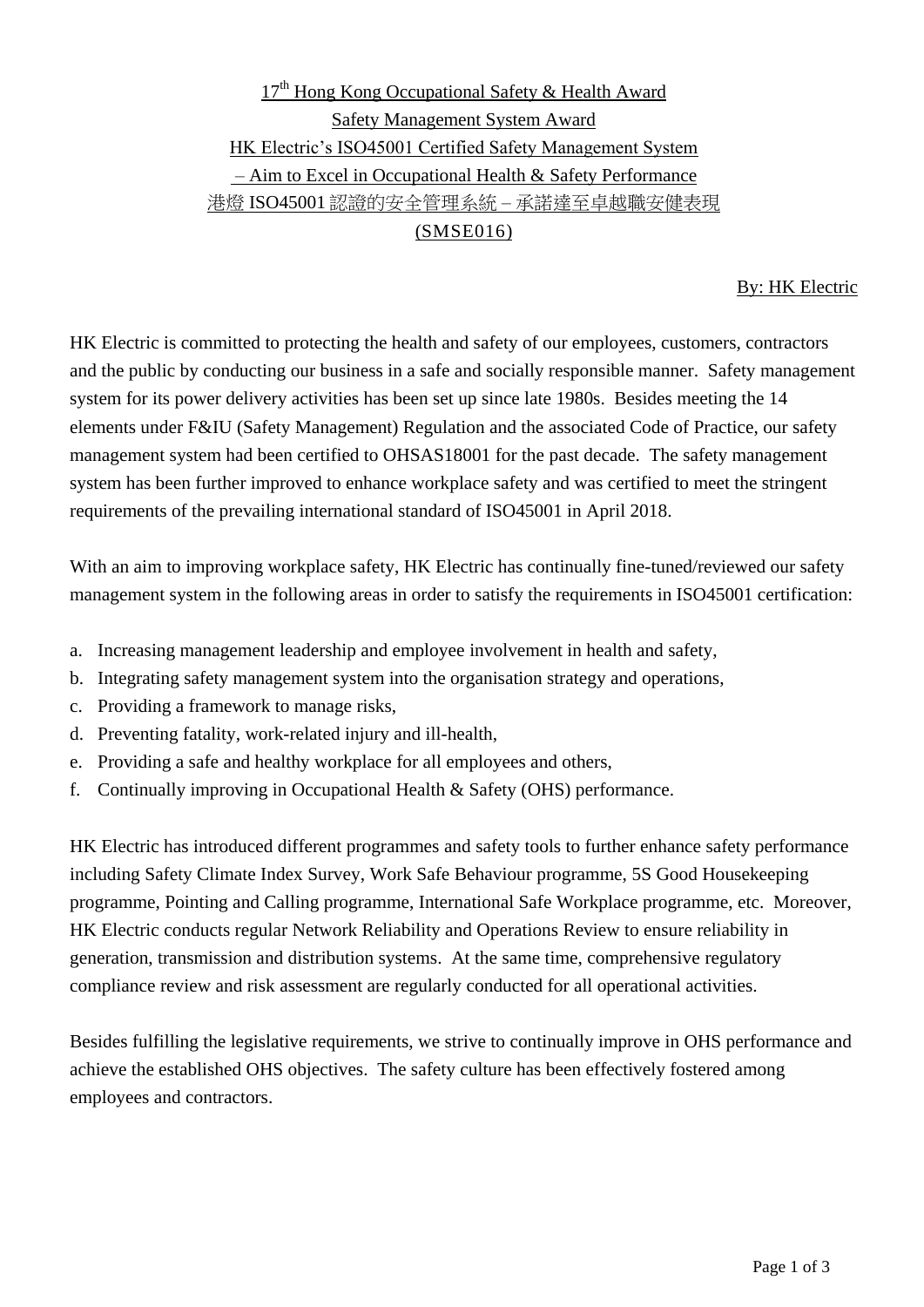### 港燈 ISO45001 認證的安全管理系統 – 承諾達至卓越職安健表現

港燈承諾以重視安全及社會責任的營運模式,致力保障員工、客戶、承建商和公眾的健康及安全。 自 80 年代後期,港燈已成立了電力輸送的安全管理系統。 除了符合工廠及工業經營(安全管理) 規例的 14個元素及相關的工作守則外,港燈的安全管理系統在過去十年已取得 OHSAS18001 的 認證。而我們更進一步改良港燈的安全管理系統,以提升工作場所的安全並在 2018年4月取得 ISO45001 國際標準的認證。

為了改善工作場所的安全,港燈持續在以下幾方面對我們的安全管理系統進行微調及檢討,以滿 足 ISO 45001 認證的要求:

- a. 加強管理層的領導力和員工對健康及安全的參與程度;
- b. 將安全管理系統整合到港燈的機構策略和營運中;
- c. 提供風險管理的框架;
- d. 預防死亡、與工作有關的受傷和健康問題;
- e. 為所有員工和人士提供安全及健康的工作場所;
- f. 持續提升職安健的表現。

港燈引入不同的計劃和安全工具,以進一步提升安全表現,包括安全氣候指數調查、工作安全行 為計劃、5S 良好工作場所計劃、指差呼稱計劃、國際安全工作場所計劃 等等。 此外,港燈還定 期實施網絡可靠性和營運評估,以確保發電、輸電和配電系統的可靠性。 同時,港燈對所有營運 業務進行全面的法例法規審查和風險評估。

除了滿足法律要求外,我們實踐持續改善職安健的表現並達到既定的職安健目標。員工和承辦商 的安全文化得以有效地培養。